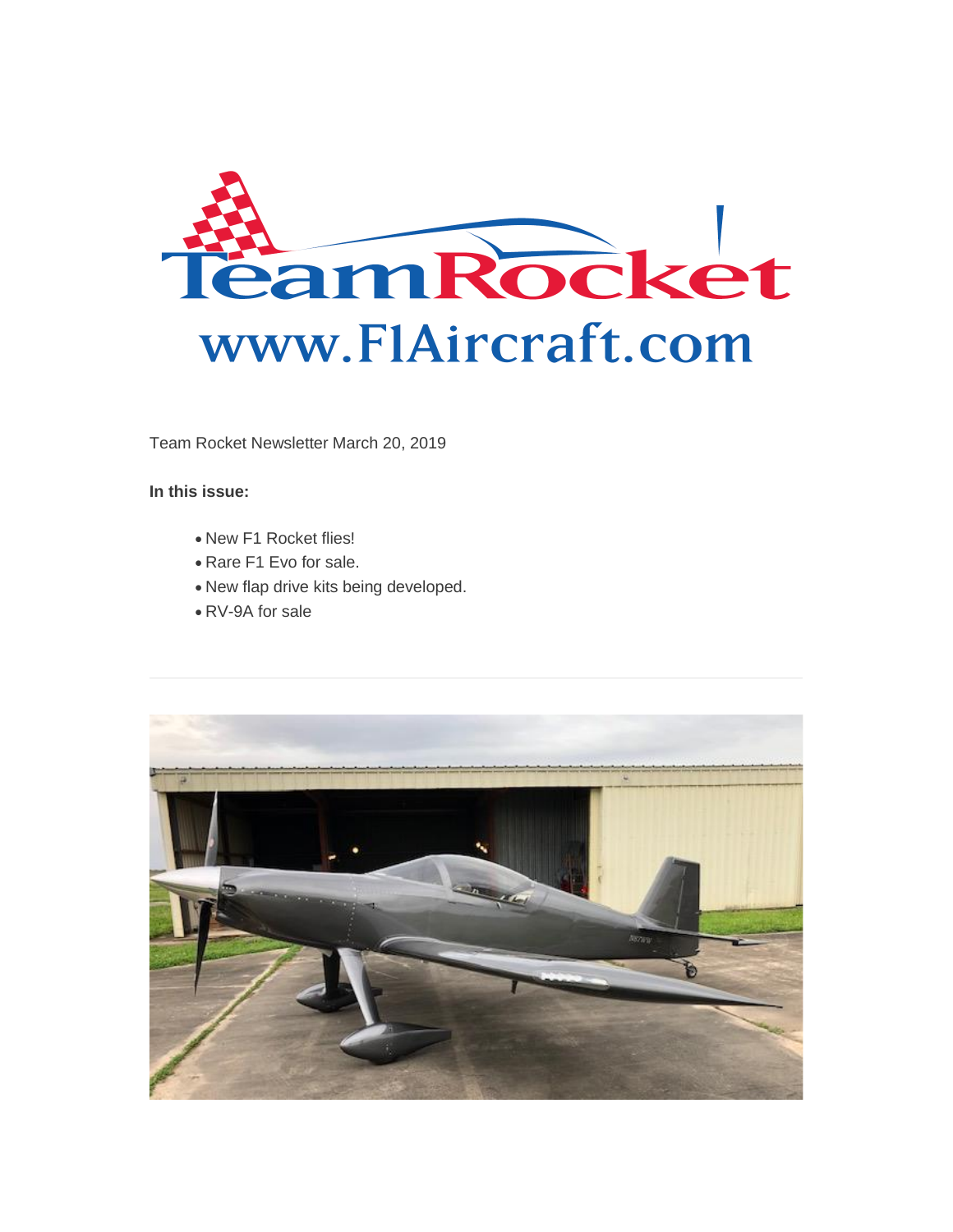



## **Robert Thurmond's new F1 Rocket has flown!**

This is aircraft #2 to fly using new production kit parts. Robert had some assistance with the airframe from Loyd Remus' shop in Colorado to get the pile of parts to the QB stage. After that, he was able to finish it in his shop in south Texas. What a beautiful machine he has created!

One unique thing that Robert did was to use rolls of fiberglass insulation to surround the fuselage while it was being transported from Colorado to Texas. If you ask me, that's just plain genius, particularly if you're also planning to insulate your shop!

Robert's F1 Rocket is using a Lycoming IO-540, 2 blade blended airfoil Hartzell prop, PCU5000 governor, and one of the new Condor tailwheel pneumatic tires from Blake a[twww.flyboyaccessories.com](http://f1aircraft.benchurl.com/c/l?u=899D8A5&e=E19B62&c=E356B&t=0&l=FFBAAD&email=YlPgN3MnyA%2FiaD5QlNKbMXzBjzlZ2TJR&seq=1) Unfortunately, I don't have any interior photos or panel information.... maybe next month.

## I did receive a brief pirep on the first flight:

*# 188 is officially a flying machine. I used partial power to get a feel for the aircraft trim. I powered up to 25/25 at pattern alt and was indicating 193kts. I have a little bit of a heavy left wing that I'll get rigged out. I'll get better pics when the sun come out. Robert*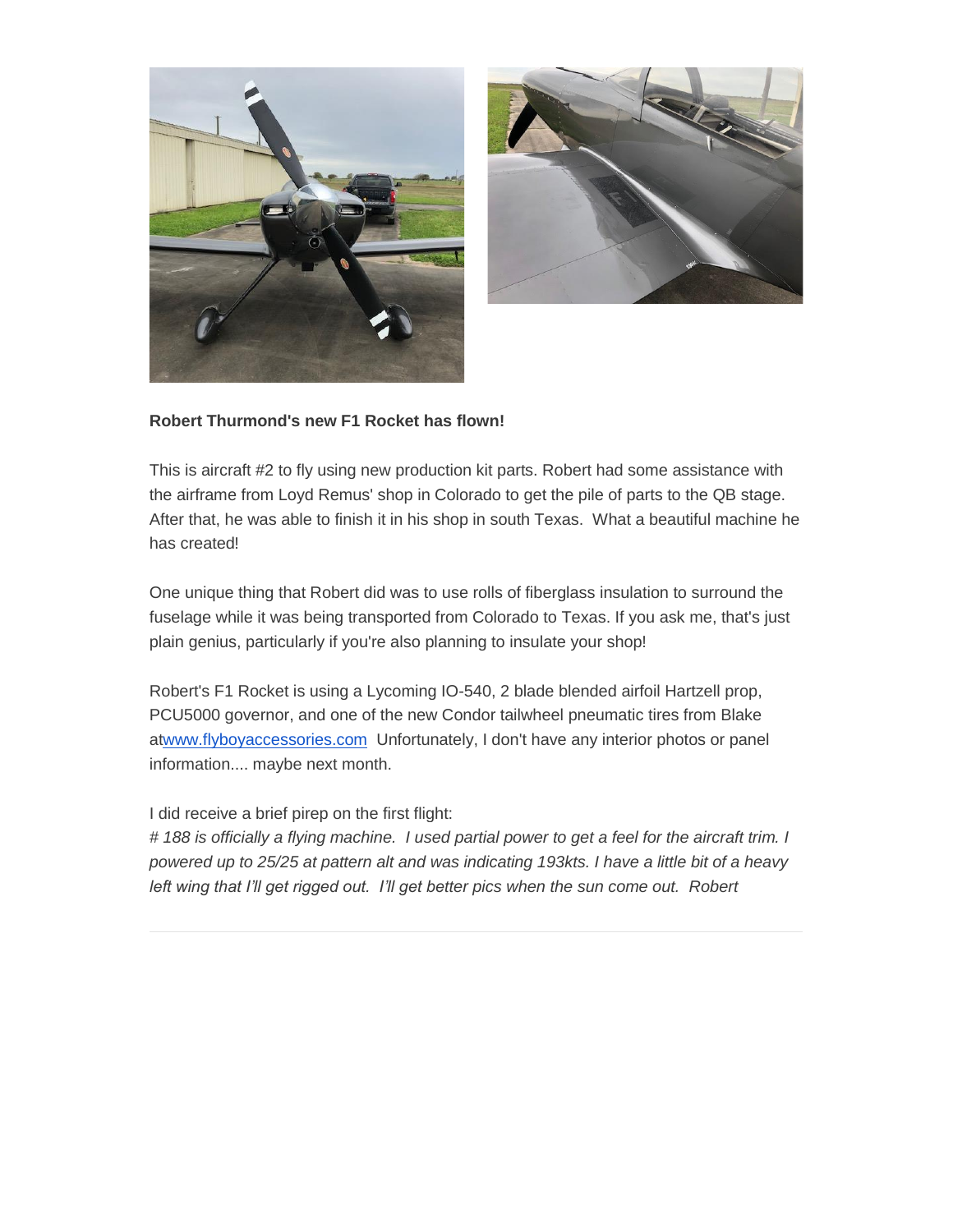

We're working on a new, competely **beneath the floor, flap drive mechanism**. We can't claim this idea. It came from Paul Romano, with help from Ray Ward.

As you can see in this photo of the PROTOTYPE, being installed in my fuselage, there is a linear actuator to drive a short arm attached to the torque tube that moves the flaps.

This is a prototype! Don't even think about copying what you see. There are a couple of things that need tweaking. And there are no limit switches installed anywhere yet. However, there are two of these systems already flying and they are working just fine.

The final kits will have a 2-piece torque tube that utilizes a bolted splice tube in the middle. This will allow installation without the hole in the side rib that you see here. It will also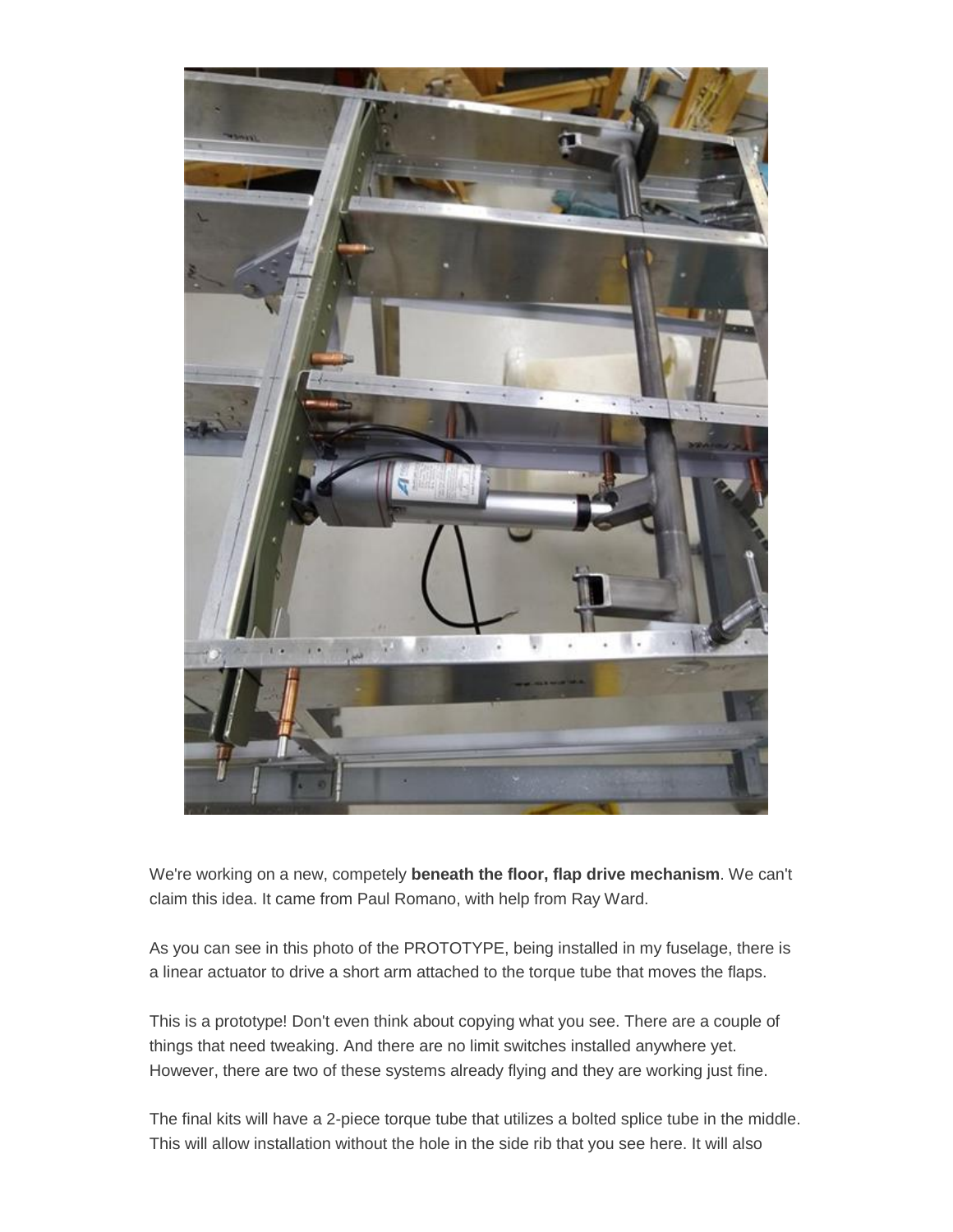allow removal, if necessary.

The beauty of this system is that it doesn't interfere with anything in the cockpit. No linkages are protruding above the floor to pinch headset cords, and there are no holes in the floor to leak air!

It is also possible to interface the linear actuator with various Garmin, and probably other EFIS systems.

We expect to be able to offer these to both new builders and as retrofit kits. We don't have a final price, but it likely will be in the \$850 range. More later....

Vince



## **Rare F1 Evo for sale:**

- 1 F1 Evo 153 completed 2010
- 2 No damage history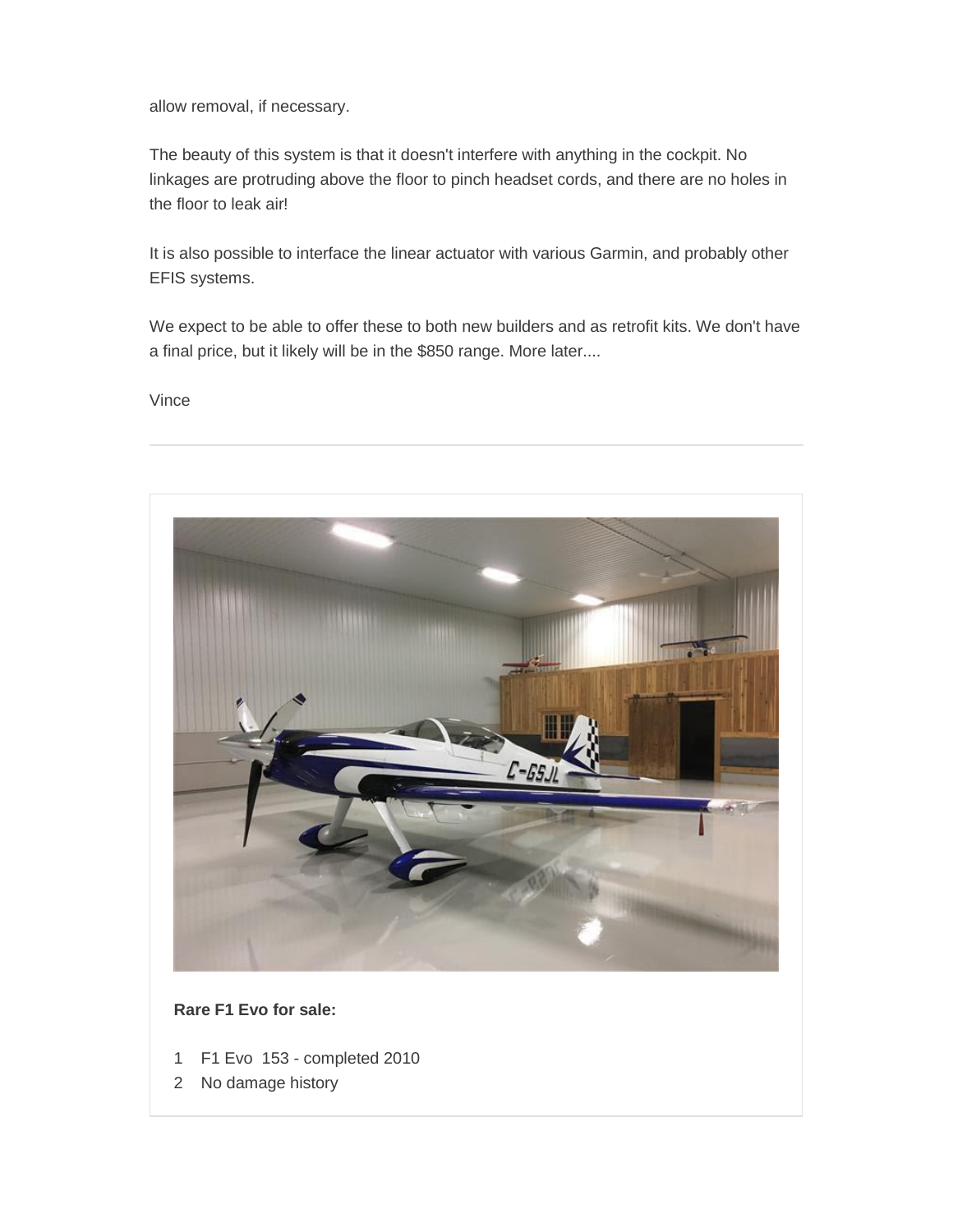3 Aerosport Engines ported and balanced factory new Lycoming IO 540 D4A5, 285 HP, 145 hrs TT since new.

- 4 Aspen EFD 1000 Pro PFD with weather & traffic.
- 5. Aspen MFD 1000 Pro MFD with PFD reversion standby capability
- 6. Garmin GNS 530 nav / com
- 7. Garmin SL-30 Nav / com with glideslope
- 8. Garmin GTX-327 digital transponder
- 9. Tru Trak Sorcerer A/P with auto pitch trim
- 10.JPI EDM 930 engine monitor, with remote RAD display
- 11. PS Engineering PMA 8000 audio panel with Sirius
- 12. AK-35 encoding altimeter
- 13. RCA 26 AK-2 electric artificial horizon.
- 14. MD200-306 OBS indicator
- 15. AOA Pro angle of attack indicator

Asking \$219K USD.

Annual is being completed with ELT cert, and static check.

Pre-purchase inspections welcome. You would have access to the people who worked on this project, including the AME who assisted.

For more information, contact Paul Laidlaw at 519 615-2910

451 Dingman Drive London Ontario Canada N6N 1G6

[laidlaw2910@gmail.com](mailto:laidlaw2910@gmail.com)

Many more photos of this aircraft can be seen at: [Dropbox Rocket photos](http://f1aircraft.benchurl.com/c/l?u=899DFBB&e=E19B62&c=E356B&t=0&l=FFBAAD&email=YlPgN3MnyA%2FiaD5QlNKbMXzBjzlZ2TJR&seq=2)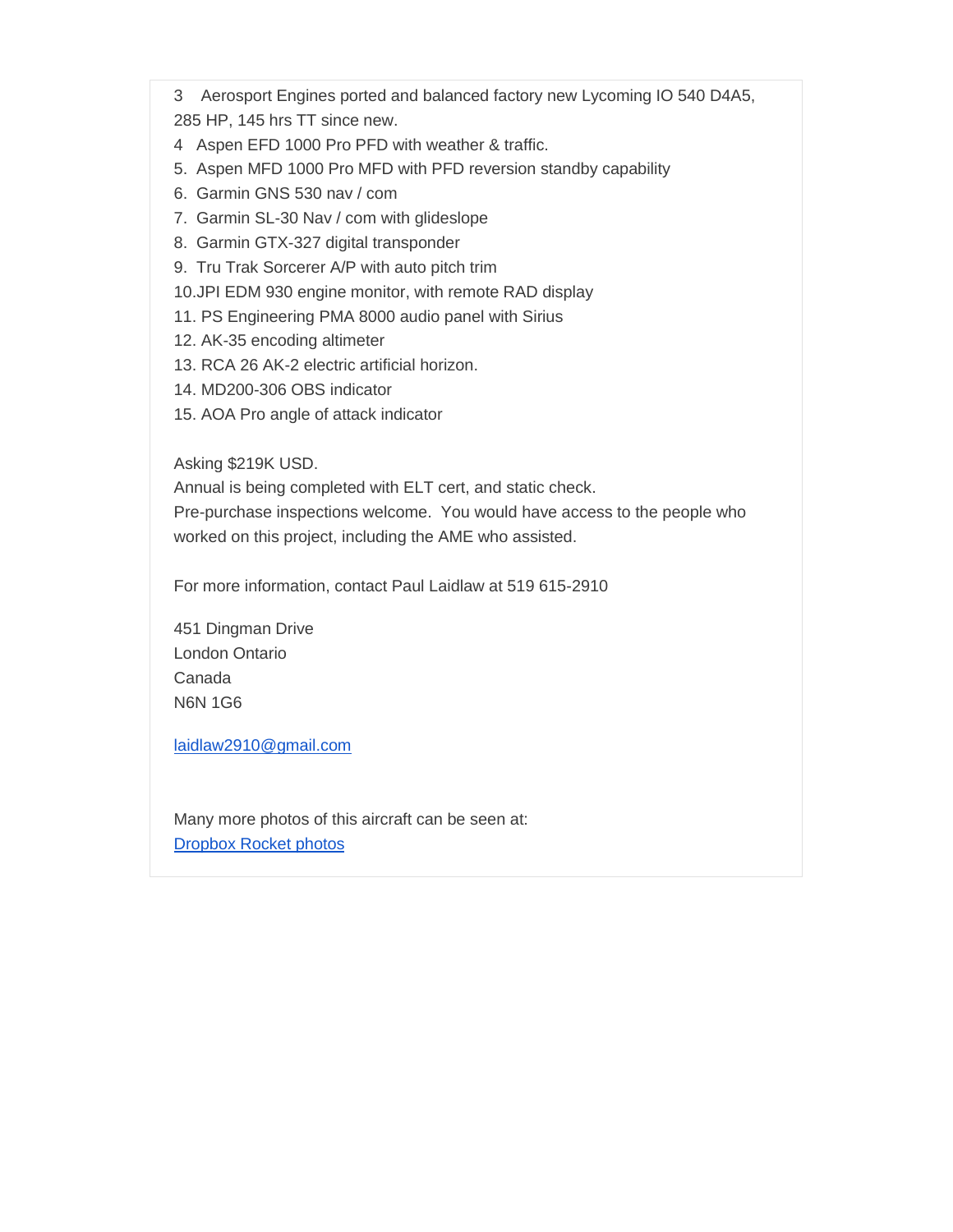

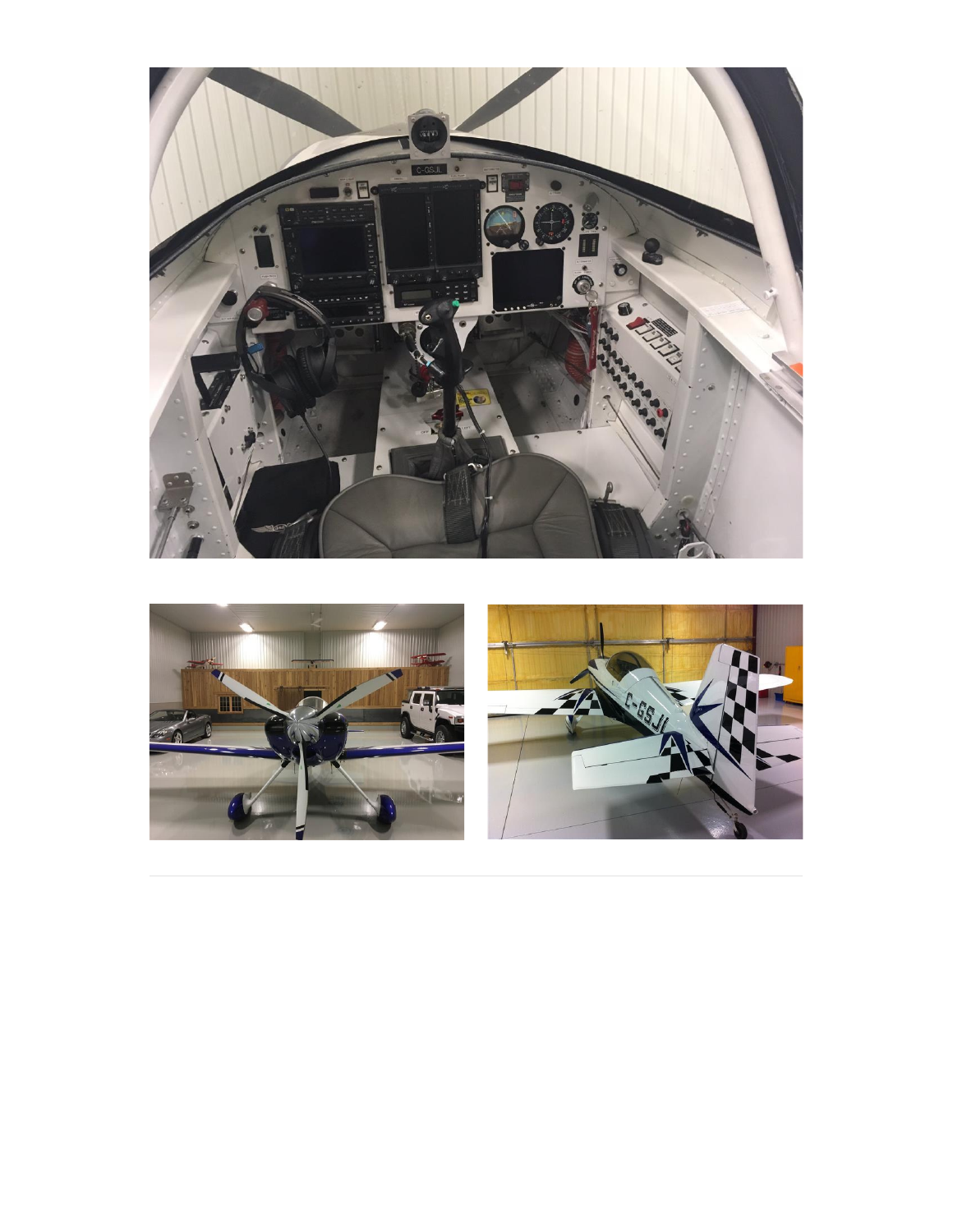

Ron Jennings recently passed away. His beautiful RV-9A is for sale. The aircraft is located in Evansville, IN. We're happy to help the family. For more information, refer to the PDF file below.

[Ron Jennings RV-9A info PDF](http://f1aircraft.benchurl.com/c/l?u=899E048&e=E19B62&c=E356B&t=0&l=FFBAAD&email=YlPgN3MnyA%2FiaD5QlNKbMXzBjzlZ2TJR&seq=2)

The PDF is also on the Dropbox link previously mentioned above.

We currently have an RV-8 tail kit available. The kit is located in Mount Vernon, IN at our shop. It has a transferrable Van's kit numbers assigned to it

The RV-8 tail kit is still in the Van's box. \$1200.

Contact Vince for more info.

Until next time, fly safely and build on!